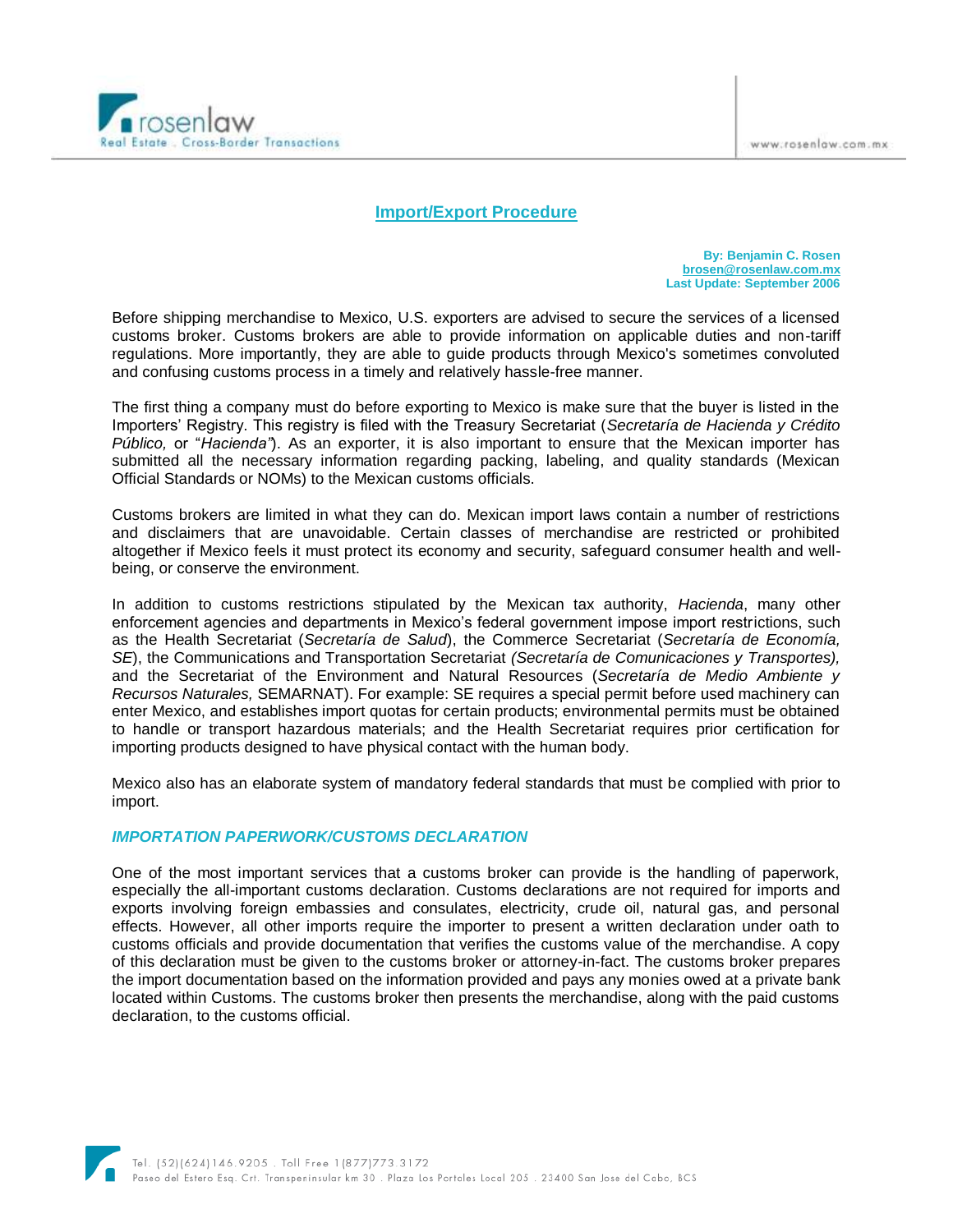

#### *COMMERCIAL INVOICE*

In addition to the customs declaration, a commercial invoice or pro forma invoice must be presented when the customs value exceeds US\$1,000. The invoice should be prepared in Spanish; if not, a translation may be written on the reverse side of the invoice. The importing company must also provide the bill of lading or airway bill of lading, endorsed by the transport company, along with documents showing compliance with applicable regulations, proof of the country of origin, and if appropriate, the country of export. A payment guarantee must be provided to cover additional amounts that may apply if the declared value is less than the estimated price of the merchandise established by *Hacienda*.

Special regulations govern the importation of samples and materials used for demonstration and promotion. When these goods are to be used at fairs, conferences, exhibitions, trade shows and conventions, they can be temporarily imported duty-free under Mexican customs law for a period of up to one year, as long as they are returned to their place of origin in the same condition in which they arrived. Such goods must be marked or otherwise identified according to their exclusive use at the corresponding event, and distributed free of charge. However, if the promotional material is to be sold at the event, it must be imported on a definite basis, meaning that all duties must be paid and all applicable regulations and non-tariff restrictions fulfilled. Only when goods are imported definitely can they be sold. If imported items are not marked to indicate the specific purpose of promotion, they must be returned to their place of origin immediately after the event.

## *PACKING LIST/SLIP*

A packing list/slip must always accompany the shipment. This document allows the exporter, the transport agency, the insurance company, customs and the buyer to identify the goods to be imported. The information shown on the packing list/slip must agree with the description on the commercial invoice. The use of a packing list/slip guarantees strict control, permits identification of the complete shipment at any point, and provides a basis for registering complaints with insurance agencies in the event of damaged or missing merchandise.

Six copies of the packing list/slip must be issued by the exporter to the transport agency. The packing list/slip must include:

- $\triangleright$  Description of merchandise
- $\triangleright$  Value of merchandise
- $\triangleright$  Weight
- $\triangleright$  Volume

The dimensions of the box, parcel or pallet should also be included on the packing list/slip to aid in obtaining transport costs within Mexico.

#### *CERTIFICATE OF ORIGIN*

The certificate of origin attests that goods being imported have been manufactured or produced in a country that is party to a treaty or trade agreement with Mexico, such as NAFTA. If a certificate of origin is obtained, the goods receive preferential tariff treatment. This certificate must be presented with the shipment at the point of entry so that goods can receive preferential tariff treatment and the payment of compensatory quotas can be avoided.

Various types of certificates of origin exist, depending on the origin and type of commodity. "Soft" certificates provide tariff preferences under free trade agreements and do not require a visa from the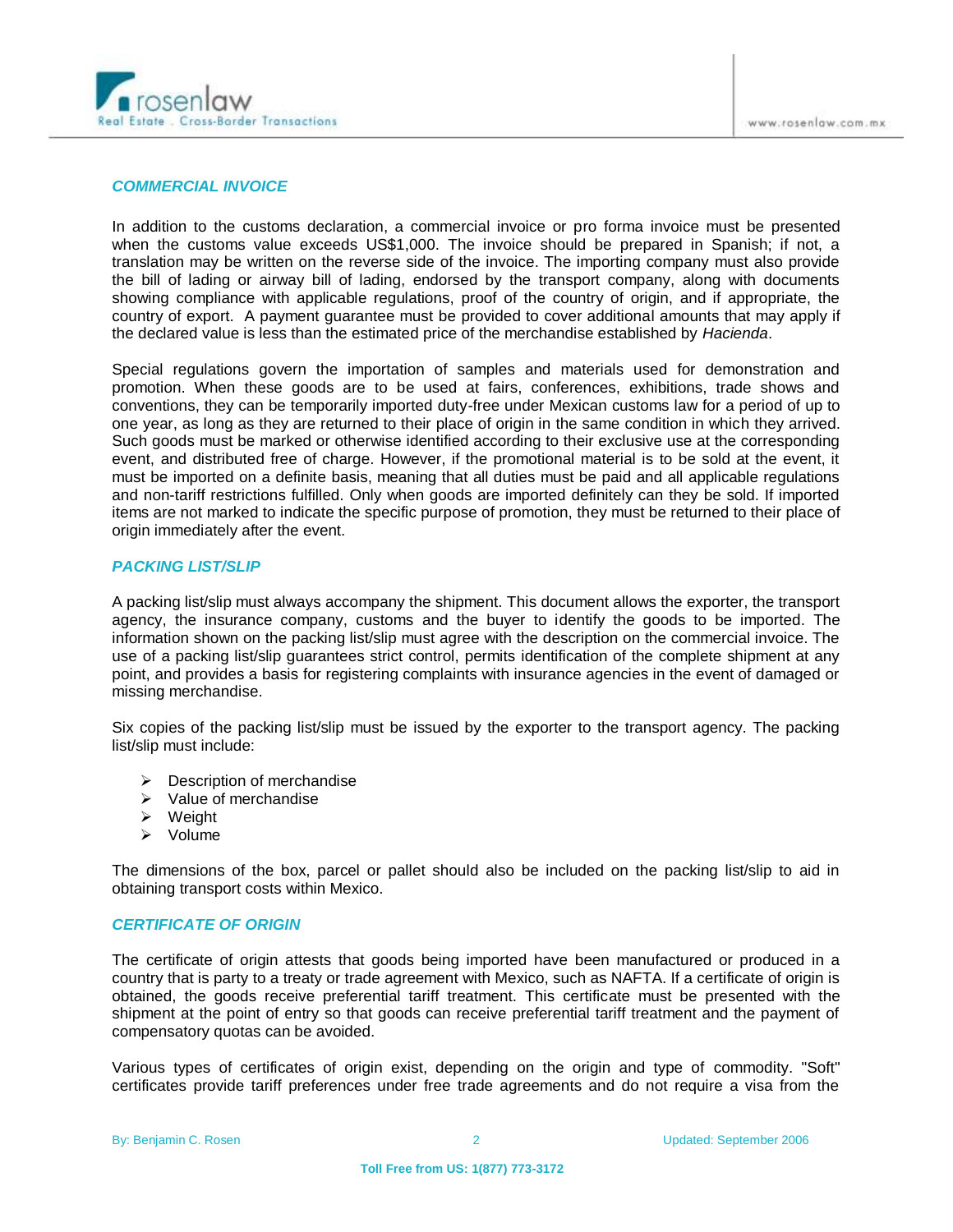

government agency responsible for issuing the documents in the originating country. "Hard" certificates of origin are those that must be verified by the authorities of the originating country.

# *FREE SALE CERTIFICATE*

The importation of some types of goods involves the presentation of yet another certificate at the point of customs clearance. A free sale certificate must be issued in the merchandise's country of origin. This certificate consists of a written declaration by the appropriate authorities in the country of origin, stating that the goods may be sold and consumed freely without exception, and that their sale does not require a special permit.

# *CUSTOMS VALUATION PROCESS*

In general, the customs value of goods is the transaction cost, except when this value cannot be determined. The transaction value of imported merchandise is equal to the price paid or payable for the merchandise, plus additional amounts for any of the following:

- $\triangleright$  Any commissions incurred by the buyer with respect to the imported merchandise
- $\triangleright$  The packing costs incurred by the buyer with respect to the imported merchandise
- > Transportation and insurance expenses and any other related expenses such as merchandise handling
- $\triangleright$  Royalty or license fees that the buyer is required to pay directly or indirectly as a condition of the sale of the imported merchandise
- $\triangleright$  Proceeds that accrue directly or indirectly to the seller as a result of the resale, disposal, or use of the imported merchandise

The price actually paid or payable for imported merchandise shall be increased by the amount attributable to the above-mentioned items, yet only to the extent that each amount is not otherwise included in the purchase price and is based on sufficient information. If for any reason sufficient information is unavailable, the transaction value cannot be determined.

Both during and after customs clearance, the Mexican customs office has the authority to declare that the customs value has not been determined correctly. Therefore, to ensure legal certainty and avoid future valuation problems, confirmation of the correct valuation of goods should be requested from *Hacienda*.

## *CUSTOMS CLEARANCE*

During this final stage of the process, products are prepared for examination by the authorities. The customs clearance process is as follows:

*i. Deconsolidation*

Merchandise is unloaded from the pallet or container for preliminary revision by the contracted transporter, parcel service or customs broker. These agents verify that the packing materials and merchandise have not been altered.

*ii.* Preliminary Examination

The customs broker or parcel service agent examines the goods and documents to determine the value of the goods for customs purposes, the dutiable status of goods, and whether to mark the goods with their country of origin or with special marking or labeling. He also checks for articles that must comply with non-tariff restrictions. If the shipment contains articles that are prohibited in Mexico, the broker or agent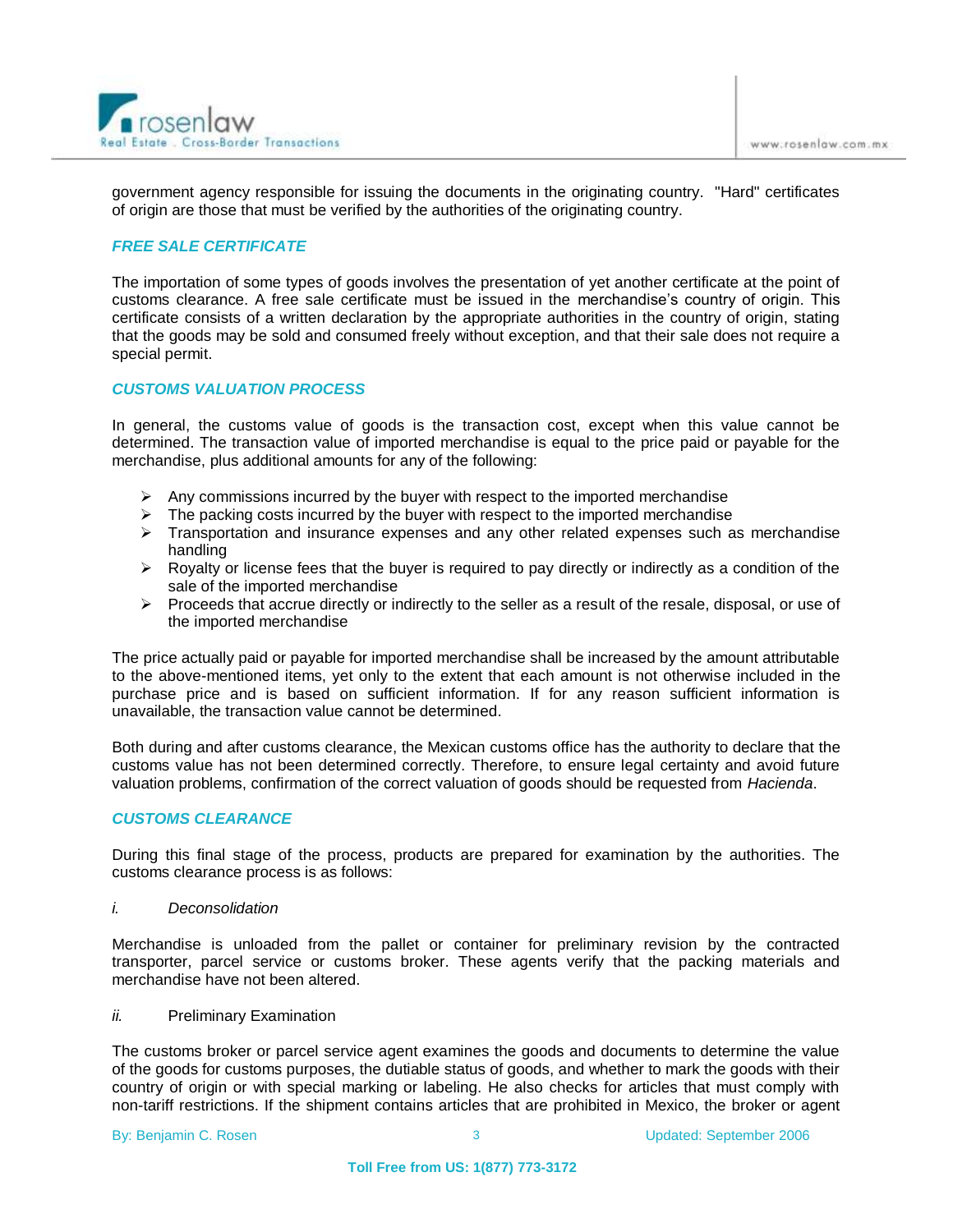

ensures that the goods are correctly invoiced and not in excess of the invoiced quantities. If the merchandise passes all of these tests, it is prepared for customs clearance. All required documents are annexed to the shipment at this point.

#### *iii.* Automated Manifest System

Once the corresponding import duties are paid, the merchandise is presented, with an entry summary, to customs officials. The entry summary is scanned into the Automated Manifest System to define if the authorities will examine the merchandise or if it will clear customs without review. A red light requires examination, while a green light means the goods have cleared customs without examination.

#### *CUSTOMS EXAMINATION*

If the Automated Customs system determines—by means of a red light–that the goods must be examined, the shipment is carefully verified. Customs officials ensure that:

- $\triangleright$  The goods declared on the invoice are the same as those presented physically before customs.
- $\triangleright$  The declared customs value is correctly calculated.
- > The Harmonized Tariff Schedule (HTS) number is correct.
- $\triangleright$  Regulations and non-tariff restrictions have been observed.

Should customs officials detect any discrepancies, the authorities will levy the shipment and begin the PAMA process (Administrative Procedure in Customs Matters). If no problems are detected, the merchandise has cleared customs.

#### *SECOND EXAMINATION*

All merchandise must pass through the Automated Manifest System a second time, regardless of the first outcome. Shipments may be examined again if a second red light occurs, or they may pass through without being examined in the event of a second green light.

If a shipment is designated for review, the examination will take place within three hours. Time periods may be extended if discrepancies are detected. If the shipment is not designated for review, it will be released immediately so that it can proceed to its final destination.

#### *STANDARDS*

Mandatory standards required to import goods into Mexico are listed by HS code numbers. The products considered for this report are not subject to standards. However, standard NOM-EM-004-RECNAT-1996, states that all products imported inside of a wood crate or container, or products with wood packaging may be inspected at the point of entry to Mexico. This standard applies only to the packaging or container.

## *QUESTIONS & ANSWERS*

*Question: when directly exporting goods to Mexico, does the corresponding commercial invoice need to contain specific information?*

**Answer**: Yes, its content must be specific. The invoice must include the place and date of issuance; the complete name and address of the buyer or importer in Mexico; the complete name and address of the